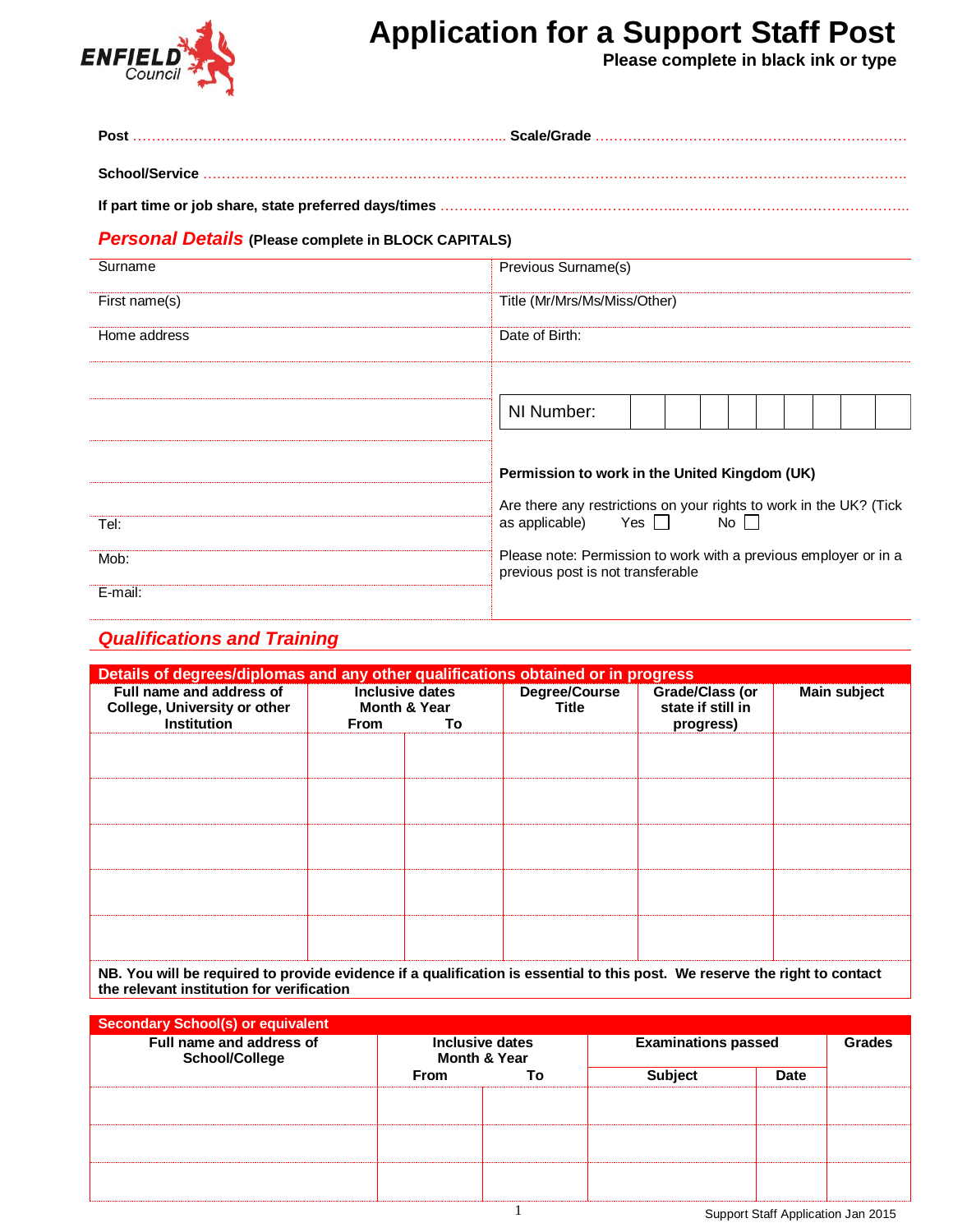| Details of any Relevant Short Courses attended in the past five years |                |                                |  |  |
|-----------------------------------------------------------------------|----------------|--------------------------------|--|--|
| <b>Course Title and Organiser</b>                                     | Dates Attended | Any Other Relevant Information |  |  |
|                                                                       |                |                                |  |  |
|                                                                       |                |                                |  |  |
|                                                                       |                |                                |  |  |
|                                                                       |                |                                |  |  |
|                                                                       |                |                                |  |  |
|                                                                       |                |                                |  |  |
| Please continue on a separate sheet if necessary                      |                |                                |  |  |

| <b>Membership of Professional or Technical Associations (if applicable)</b> |                                    |               |                          |  |  |
|-----------------------------------------------------------------------------|------------------------------------|---------------|--------------------------|--|--|
| Name of Association                                                         | Entry date to<br><b>Membership</b> | <b>Status</b> | <b>Membership Number</b> |  |  |
|                                                                             |                                    |               |                          |  |  |
|                                                                             |                                    |               |                          |  |  |
|                                                                             |                                    |               |                          |  |  |

### *Details of Current or Most Recent Employment*

| Name and Address of Current or Most Recent<br><b>Employer</b>                                                                                                                                                                        | <b>Position</b><br>held | <b>Full time/Part</b><br>time | <b>From</b> | Inclusive dates<br><b>Month &amp; Year</b><br>Τo | <b>Reason for</b><br>leaving (if<br>applicable) |
|--------------------------------------------------------------------------------------------------------------------------------------------------------------------------------------------------------------------------------------|-------------------------|-------------------------------|-------------|--------------------------------------------------|-------------------------------------------------|
|                                                                                                                                                                                                                                      |                         |                               |             |                                                  |                                                 |
| Please write a brief description of your current/previous duties, stating to whom you report (position) and, if relevant, who reports<br>to you. (You may attach a simple diagram of your position in the organisation if you wish). |                         |                               |             |                                                  |                                                 |

Current Salary (excluding any bonus) …………………………………………… Amount of Notice Required …….…………....………..

### *Previous Employment, Voluntary Work or Other Activities*

**Please complete with most recent employment/other activities first, detailing gaps between appointments, e.g. bringing up family, time spent travelling, periods of unemployment etc.**

| <b>Name and Address of Previous Employer</b> | <b>Position</b><br>held | <b>Full time/Part</b><br>time | From | <b>Inclusive dates</b><br>Month & Year<br>To | <b>Reason for</b><br>leaving (if<br>applicable) |
|----------------------------------------------|-------------------------|-------------------------------|------|----------------------------------------------|-------------------------------------------------|
|                                              |                         |                               |      |                                              |                                                 |
|                                              |                         |                               |      |                                              |                                                 |
|                                              |                         |                               |      |                                              |                                                 |
|                                              |                         |                               |      |                                              |                                                 |
|                                              |                         |                               |      |                                              |                                                 |
|                                              |                         |                               |      |                                              |                                                 |
|                                              |                         |                               |      |                                              |                                                 |
|                                              |                         |                               |      |                                              |                                                 |
|                                              |                         |                               |      |                                              |                                                 |
|                                              |                         |                               |      |                                              |                                                 |
|                                              |                         |                               |      |                                              |                                                 |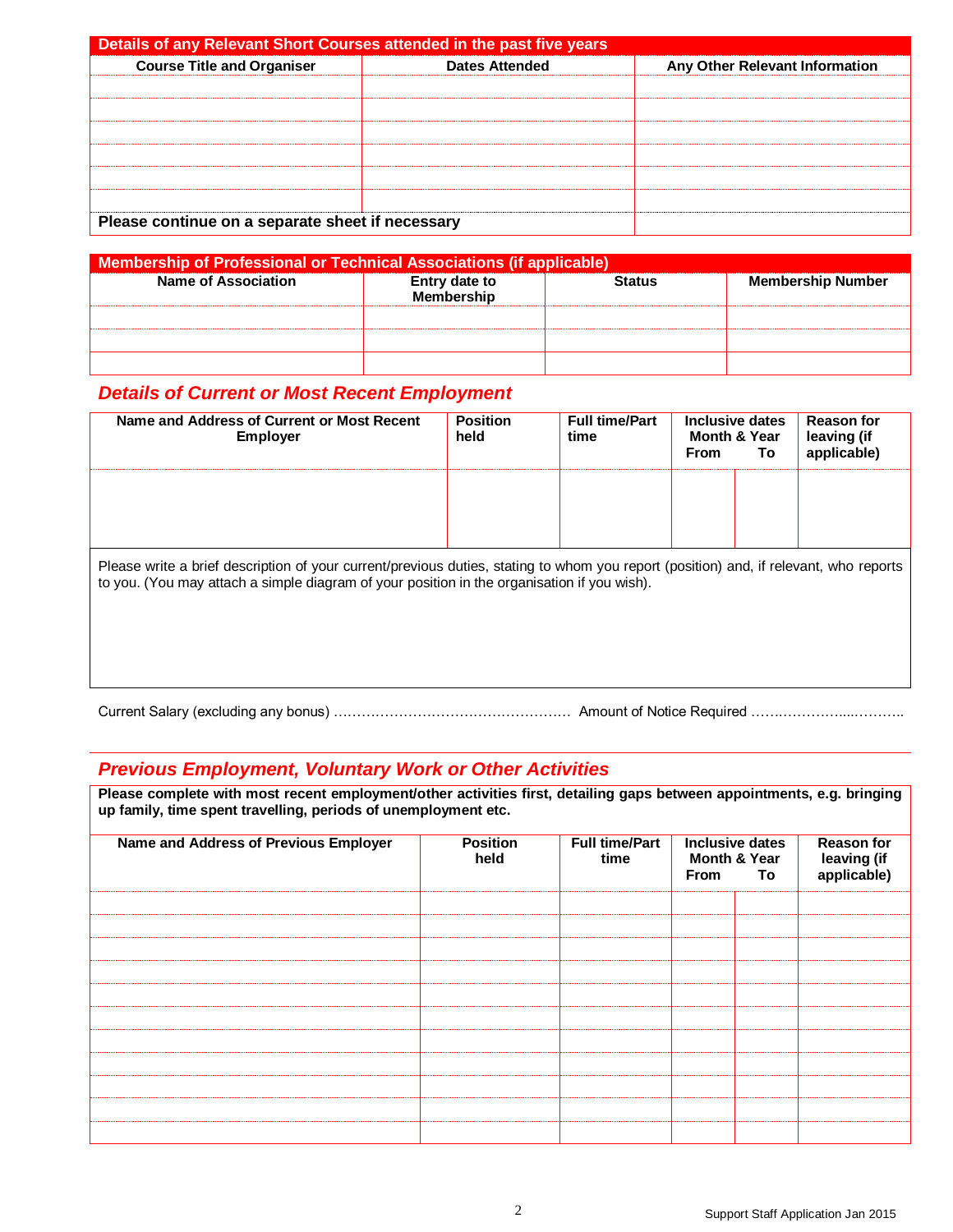# *Statement in Support of Application*

**In this section you are asked to detail, by providing evidence and/or examples, how your knowledge, skills and abilities, or any other factors, relate to the requirements of the Person Specification sent to you with the Job Information Pack.**

**Please continue on a separate sheet if necessary**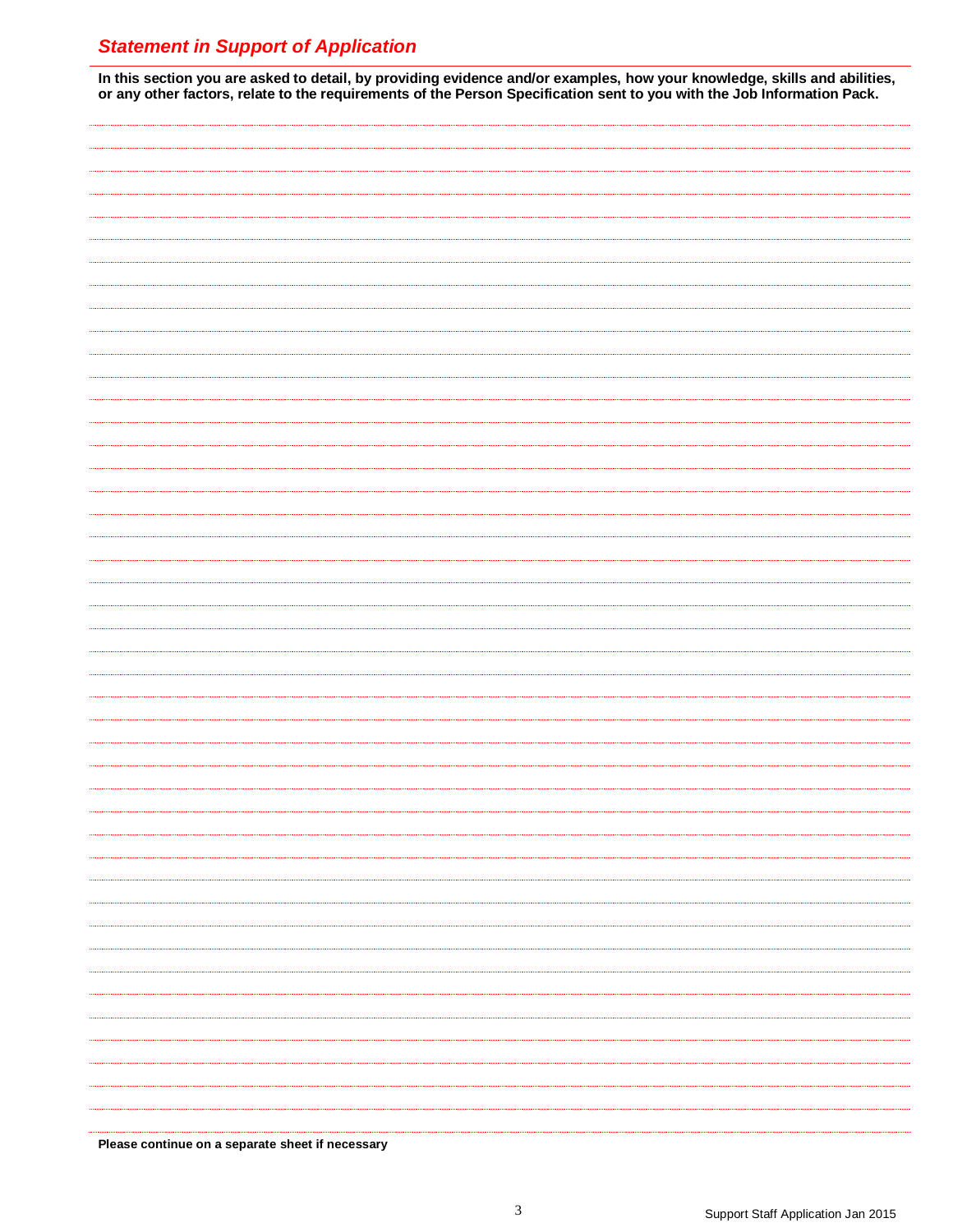**Please list referees who can comment on your skills and abilities to carry out the duties of the post for which you are applying. One of these must be your current or last employer. If your employer is/was a school, the referee provided must be the Head teacher. (NB. If you are not currently working with children but have done so in the past, the second referee should be the employer by whom you were most recently employed in work with children). You should be aware that referees will be asked about disciplinary/capability investigations or warnings, as well as any in which the penalty is time expired, if they relate to child protection issues. (They will not be asked to provide information on allegations proven to be false, unsubstantiated or malicious). If you are subsequently made a conditional offer of employment, further information may be sought from referees about health and absences.**

| $(a)$ Name                                                                                      | $(b)$ Name                                                                                      |
|-------------------------------------------------------------------------------------------------|-------------------------------------------------------------------------------------------------|
| Address                                                                                         | Address                                                                                         |
|                                                                                                 |                                                                                                 |
|                                                                                                 |                                                                                                 |
|                                                                                                 |                                                                                                 |
| Tel:                                                                                            | Tel:                                                                                            |
| Fax:                                                                                            | Fax:                                                                                            |
| E-mail:                                                                                         | E-mail:                                                                                         |
| Status:                                                                                         | Status:                                                                                         |
| Our normal practice is to take up references prior to<br>interview. Can we contact referee (a)? | Our normal practice is to take up references prior to<br>interview. Can we contact referee (b)? |
| YES $\Box$<br>NO $\Box$                                                                         | YES $\Box$<br>$NO$ $\Box$                                                                       |

**(NB. If you do not allow us to take up references prior to interview, you should be aware that you may not be shortlisted).** 

**State any date(s) inconvenient for interview:** 

#### *Declaration*

**Do you have a close relationship with, and/or are you related to, any employee, worker, volunteer, Governor or anyone else connected with the School/PRU, or any Senior Officer or Councillor of the London Borough of Enfield?**

 $YES \t{~}$  **NO**  $~$  (Tick as appropriate)

**If YES, state details** …………………………………………………………………………..……….…………………………………..……...

**I understand that canvassing elected members of the Council, School Governors or School staff, directly or indirectly, for any appointment, will disqualify my application.**

**I confirm that I am not barred, either totally or to a limited extent, from work involving regular contact with children, young persons or other vulnerable people, nor subject to any prohibitions, sanctions, conditions, restrictions or disqualifications in relation to my employment/work imposed by the Secretary of State or a regulatory body.**

**In accordance with the Data Protection Act 1998, I agree that information I have provided may be held and used for personnel reasons.**

**I understand that failure to disclose any relevant information, or the provision of false information, could result in the withdrawal of any offer of appointment, or my dismissal without notice at any time in the future, and possible criminal prosecution.**

**I hereby declare that information given on this form is complete and accurate.**

**Signature:** …………………………………………….……………………………………………………**Date:** …………...….………………

**Please return form to:**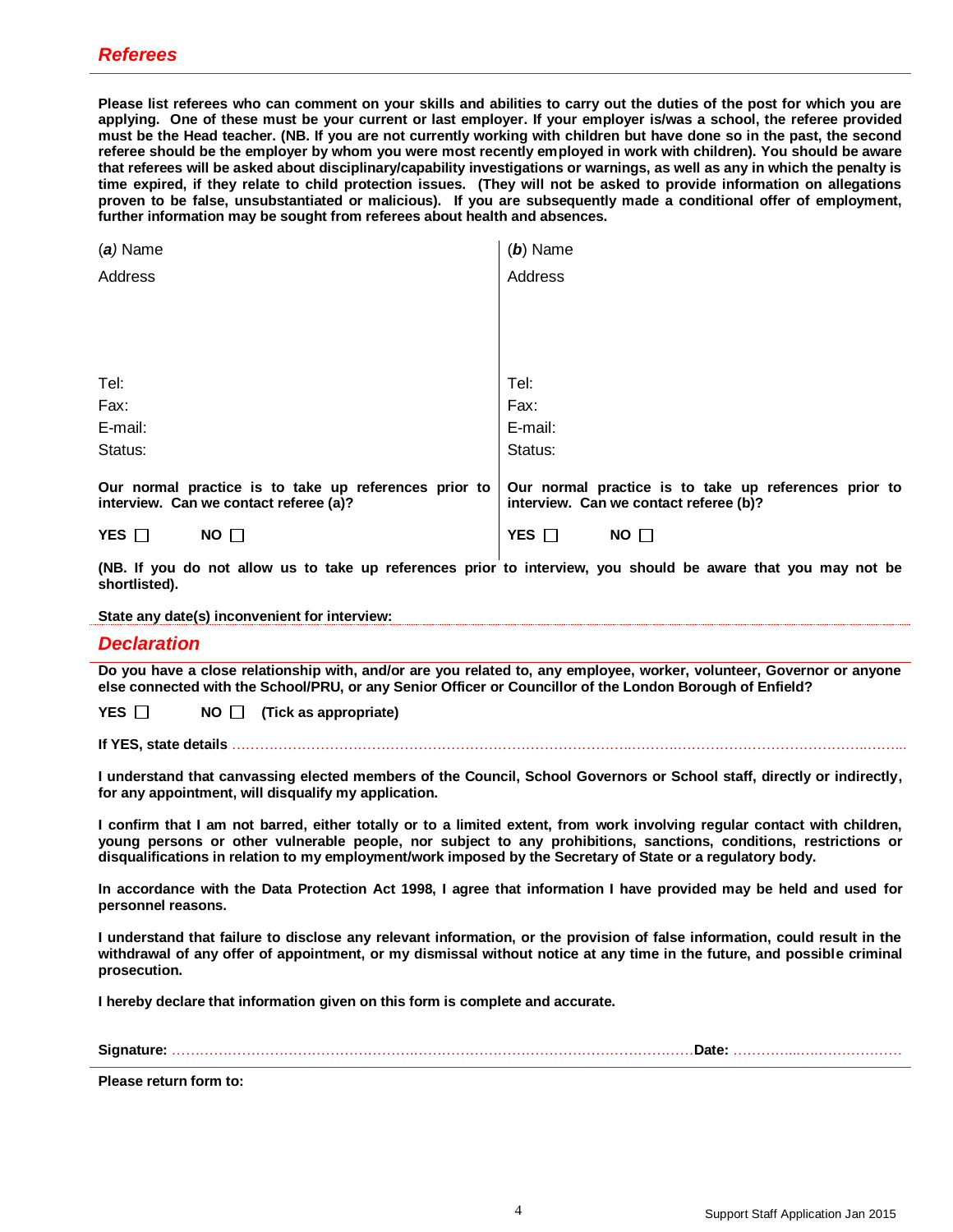### **LONDON BOROUGH OF ENFIELD**

# **DECLARATION OF UNSPENT AND RELEVANT SPENT CRIMINAL OFFENCES**

### **BEFORE COMPLETING THIS FORM PLEASE READ THE FOLLOWING NOTES CAREFULLY**.

It is the policy of this Council and the School to require successful applicants for certain posts to disclose certain information on previous criminal records they may hold. This does not mean that possession of a criminal record will automatically prevent you from working for the Council or the School, rather, as part of the recruitment process such information will only be considered in the light of its relevance to the post for which you are applying. In many cases, a particular conviction will be of no relevance and so can be discounted for the purposes of your application. In assessing your suitability for a post, the Council and the School comply with the Code of Practice recommended by the Disclosure and Barring Service.

Because of the nature of the work for which you are applying, this post is exempt from the provisions of Section 4 (2) of the Rehabilitation of Offenders Act 1974 by virtue of the Rehabilitation of Offenders Act 1974 (Exceptions) Order 1975. Therefore you must give details on this form of relevant convictions, cautions, reprimands and warnings that you have and any court cases that you have pending.

The Council, or School, will use information provided by the Disclosure and Barring Service when assessing your suitability for such jobs. In the event of employment, any failure to disclose such convictions could result in dismissal or disciplinary action by the Council or the School. Any information you give us about convictions will be kept confidential and will only be considered in relation to the job for which you are applying.

## **DECLARATION OF CRIMINAL OFFENCES**

Using the guidelines below please list **all your unspent, and relevant spent, convictions, cautions, reprimands and final warnings,** including any convictions in a Court of Law outside Great Britain. Do not forget to include any pending convictions and indicate that they are pending.

You must provide details of the following:

**Cautions** relating to an offence from a list (see below) agreed by Parliament

**Cautions** given less than 6 years ago (where you were over 18 years old at the time of the caution)

**Cautions** given less than 2 years ago (where you were under 18 years old at the time of the caution)

**Convictions** relating to an offence from a prescribed list (see below)

**Convictions** that resulted in a custodial sentence (regardless of whether served)

**Convictions** given less than 11 years ago (where you were over 18 years old at the time of the conviction)

**Convictions** given less than 5.5 years ago (where you were under 18 years old at the time of the conviction)

Irrespective of the above list, **if you have more than one conviction then ALL convictions**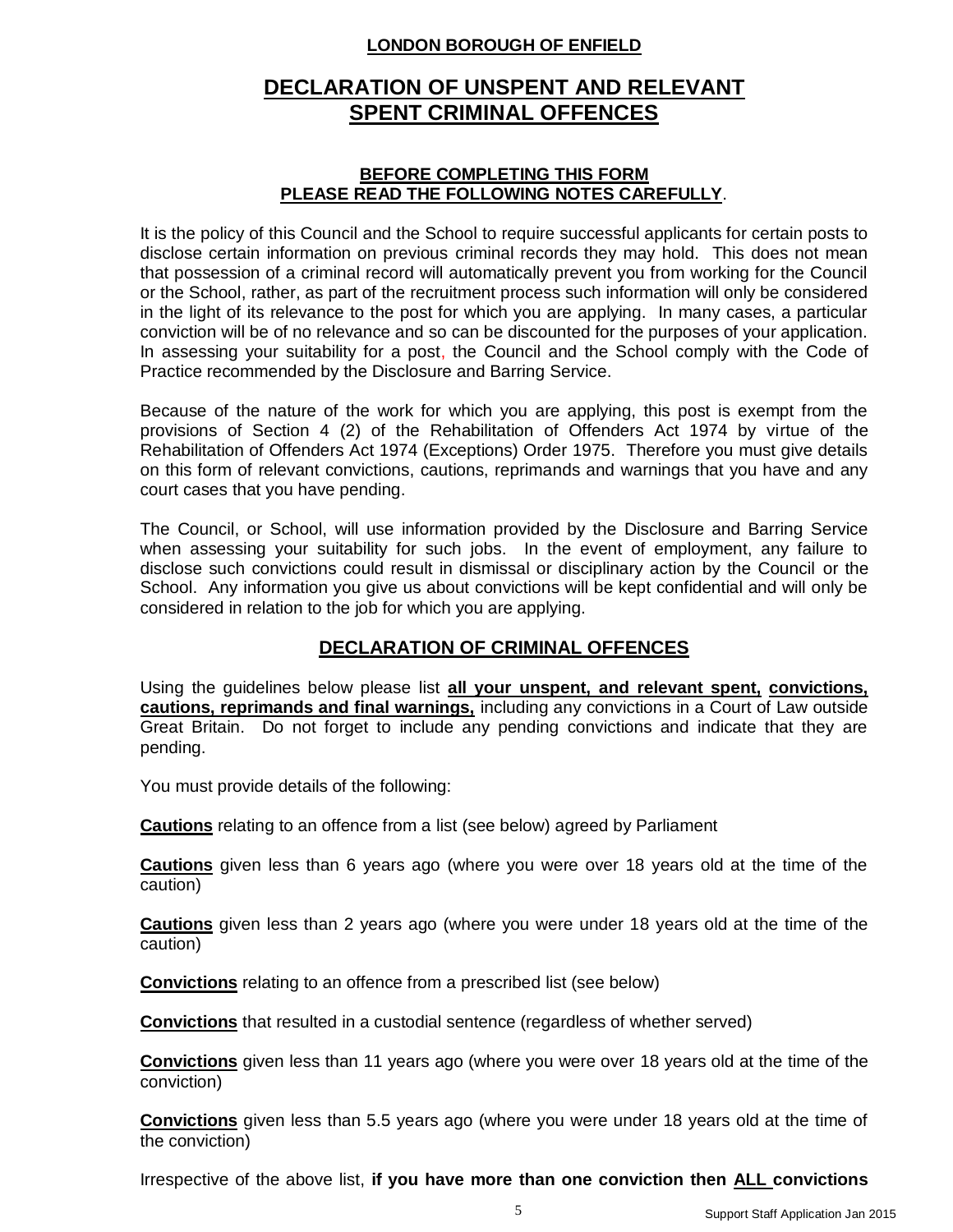#### **must be declared.**

The list referred to above includes a range of offences which are serious and which relate to sexual offending, violent offending and/or safeguarding. It would never be appropriate to withhold details of offences on this list. A list of offences which **must always** be declared has been derived from the legislation and can be accessed using the following link: [https://www.gov.uk/government/publications/dbs-list-of-offences-that-will-never-be-filtered-from](https://www.gov.uk/government/publications/dbs-list-of-offences-that-will-never-be-filtered-from-a-criminal-record-check)[a-criminal-record-check](https://www.gov.uk/government/publications/dbs-list-of-offences-that-will-never-be-filtered-from-a-criminal-record-check)

If you have no unspent, and no relevant spent, convictions, cautions, reprimands or warnings please write 'none' and sign the form. If you have any queries about the completion of the form, please contact the telephone number given in the covering letter.

| <b>Nature of Offence(s)</b> | <b>Name of Court and</b><br><b>Date of Conviction(s)</b><br>and/or Date of<br>Caution(s),<br><b>Reprimand(s) or</b><br><b>Warning(s)</b> | Sentence(s) |
|-----------------------------|------------------------------------------------------------------------------------------------------------------------------------------|-------------|
|                             |                                                                                                                                          |             |
|                             |                                                                                                                                          |             |
|                             |                                                                                                                                          |             |

All information given will be treated in the strictest confidence. Following receipt of this form you may be contacted to discuss the information you have given.

I certify that, to the best of my knowledge, the information on this form is true and accurate. I understand that if the information I have supplied is false, misleading or incomplete in any way, I may be disqualified from future engagement with the Council and/or the School and that any current engagement may be terminated with immediate effect.

Please complete this form and enclose it in the attached envelope.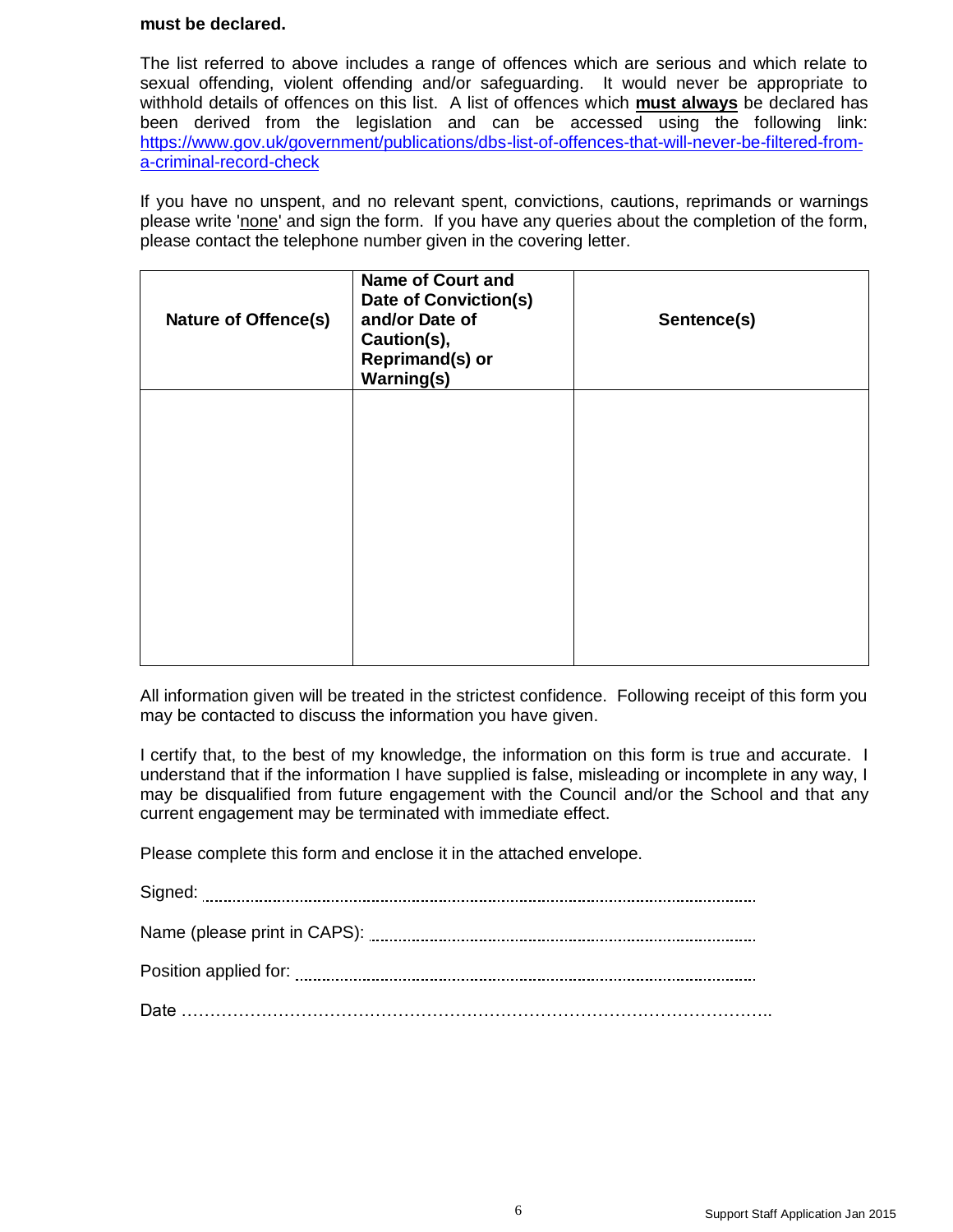#### **LONDON BOROUGH OF ENFIELD**

### **EQUAL OPPORTUNITIES**

*This sheet will be separated from your application form on receipt. The information you supply here plays no part in the selection process. It is used to monitor the effectiveness of our Equal Opportunities Policy. The information will be treated in the strictest confidence. Please complete A, B, C and D below and overleaf.*

**A. Please tick the appropriate box that best describes your ethnic origin. (For additional guidance, see notes below as indicated against each category).**

| <b>CATEGORY</b>               | <b>SUB-CATEGORY</b>                       | <b>Tick ONE</b> |
|-------------------------------|-------------------------------------------|-----------------|
|                               |                                           | Box only        |
| White                         | White - British (See 1. below)            |                 |
|                               | White - Irish                             |                 |
|                               | Any Other White Background (See 2. below) |                 |
| Mixed/Dual                    | <b>White and Black Caribbean</b>          |                 |
| <b>Background</b>             | <b>White and Black African</b>            |                 |
|                               | White and Asian (See 3. below)            |                 |
|                               | Any Other Mixed background (See 4. below) |                 |
| Asian or Asian British        | Indian                                    |                 |
|                               | Pakistani (See 5. below)                  |                 |
|                               | <b>Bangladeshi</b>                        |                 |
|                               | Any Other Asian Background (See 6. below) |                 |
| <b>Black or Black British</b> | <b>Black Caribbean</b>                    |                 |
|                               | <b>Black African (See 7. below)</b>       |                 |
|                               | Any Other Black Background (See 8. below) |                 |
| Chinese (See 9. below)        |                                           |                 |
| <b>Any Other Ethnic</b>       |                                           |                 |
| Group (See 10. below)         |                                           |                 |

- **1. English, Scottish, Welsh and Other White British.**
- **2. Albanian, Bosnian-Herzegovinian, Croatian, Greek/Greek Cypriot, Greek, Greek Cypriot, Italian, Kosovan, Portuguese, Serbian, Turkish/Turkish Cypriot, Turkish, Turkish Cypriot, White European, White Eastern European, White Western European, White Other.**
- **3. White and Pakistani, White and Indian, White and Any Other Asian Background.**
- **4. Asian and Any Other Ethnic Group, Asian and Black, Asian and Chinese, Black and Any Other Ethnic Group, Black and Chinese, Chinese and Any Other Ethnic Group, White and Any Other Ethnic Group, White and Chinese, Other Mixed Background.**
- **5. Mirpuri Pakistani, Other Pakistani, Kashmiri Pakistani.**
- **6. African Asian, Kashmiri Other, Nepali, Sinhalese, Sri Lankan Tamil, Other Asian.**
- **7. Angolan, Congolese, Ghanaian, Nigerian, Sierra Leonian, Somali, Sudanese, Other Black African.**
- **8. Black European, Black North American, Other Black.**
- **9. Hong Kong Chinese, Malaysian Chinese, Singaporean Chinese, Taiwanese, Other Chinese.**
- **10. Afghan, Arab Other, Egyptian, Filipino, Iranian, Iraqi, Japanese, Korean, Kurdish, Latin/South/Central American, Lebanese, Libyan, Malay, Moroccan, Polynesian, Thai, Vietnamese, Yemeni, Any Other Ethnic Group.**